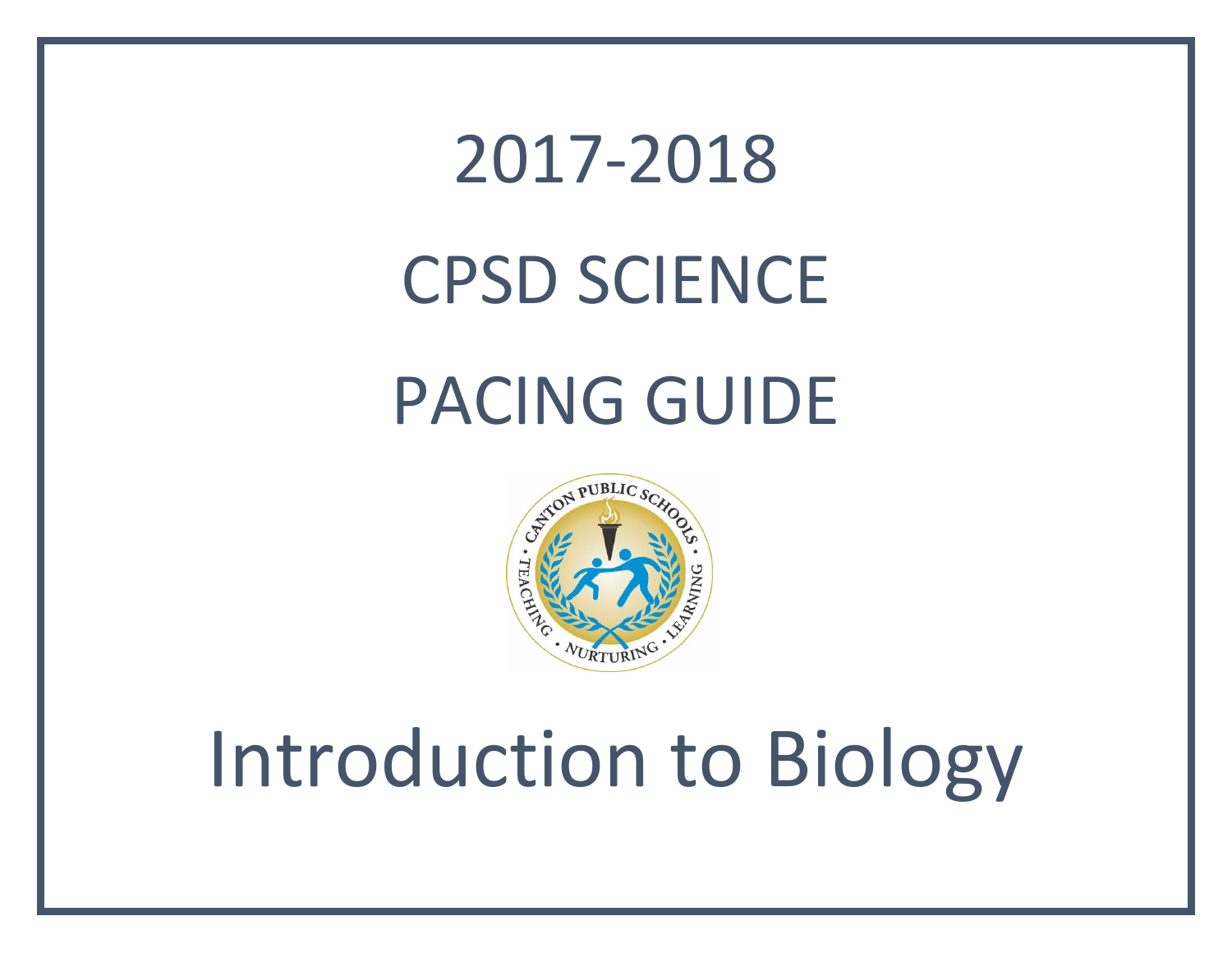## **Canton Public Schools Pacing Guide 2017 – 2018**

| <b>Introduction to Biology 1st-4th 9 Weeks</b>  |                                                                                                                                                                                                                                                                                                                                                                                            |      |                   |       |               |
|-------------------------------------------------|--------------------------------------------------------------------------------------------------------------------------------------------------------------------------------------------------------------------------------------------------------------------------------------------------------------------------------------------------------------------------------------------|------|-------------------|-------|---------------|
| <b>Competency 1 - Inquiry</b><br><b>Mastery</b> |                                                                                                                                                                                                                                                                                                                                                                                            |      |                   |       |               |
| 1a                                              | Conduct a scientific investigation demonstrating safe procedures and proper care of laboratory<br>equipment. (DOK 2)<br>Safety rules and symbols<br>Proper use and care of the compound light microscope, slides, chemicals, etc.<br>Accuracy and precision in using graduated cylinders, balances, beakers,<br>thermometers, and rulers                                                   |      |                   |       | $1* 2* 3* 4*$ |
| 1 <sub>b</sub>                                  | Identify questions that can be answered through scientific investigations. (DOK 3)                                                                                                                                                                                                                                                                                                         |      | $1*$ $2*$         | ?*    |               |
| 1 <sub>c</sub>                                  | Identify and apply components of scientific methods in classroom investigations. (DOK 3)<br>Predicting, gathering data, drawing conclusions<br>Recording outcomes and organizing data from a variety of sources (e.g., scientific<br>articles, magazines, student experiments, etc.)<br>Critically analyzing current investigations/problems using periodicals and scientific<br>scenarios | $1*$ | $2^*$             | $3*$  | 4*            |
| 1 <sub>d</sub>                                  | Interpret and generate graphs (e.g., plotting points, labeling x-and y-axis, creating appropriate titles<br>and legends for circle, bar, and line graphs. (DOK 2)                                                                                                                                                                                                                          | $1*$ | $2^*$             | $3^*$ | 4*            |
| 1e                                              | Analyze procedures and data to draw conclusions about the validity of research. (DOK 3)                                                                                                                                                                                                                                                                                                    |      | $1^*$ $2^*$ $3^*$ |       | 4*            |
| 1 <sub>f</sub>                                  | Formulate and revise scientific explanations and models using logic and evidence (data analysis).<br>(DOK 3)                                                                                                                                                                                                                                                                               |      | $1^*$ $2^*$ $3^*$ |       | 4*            |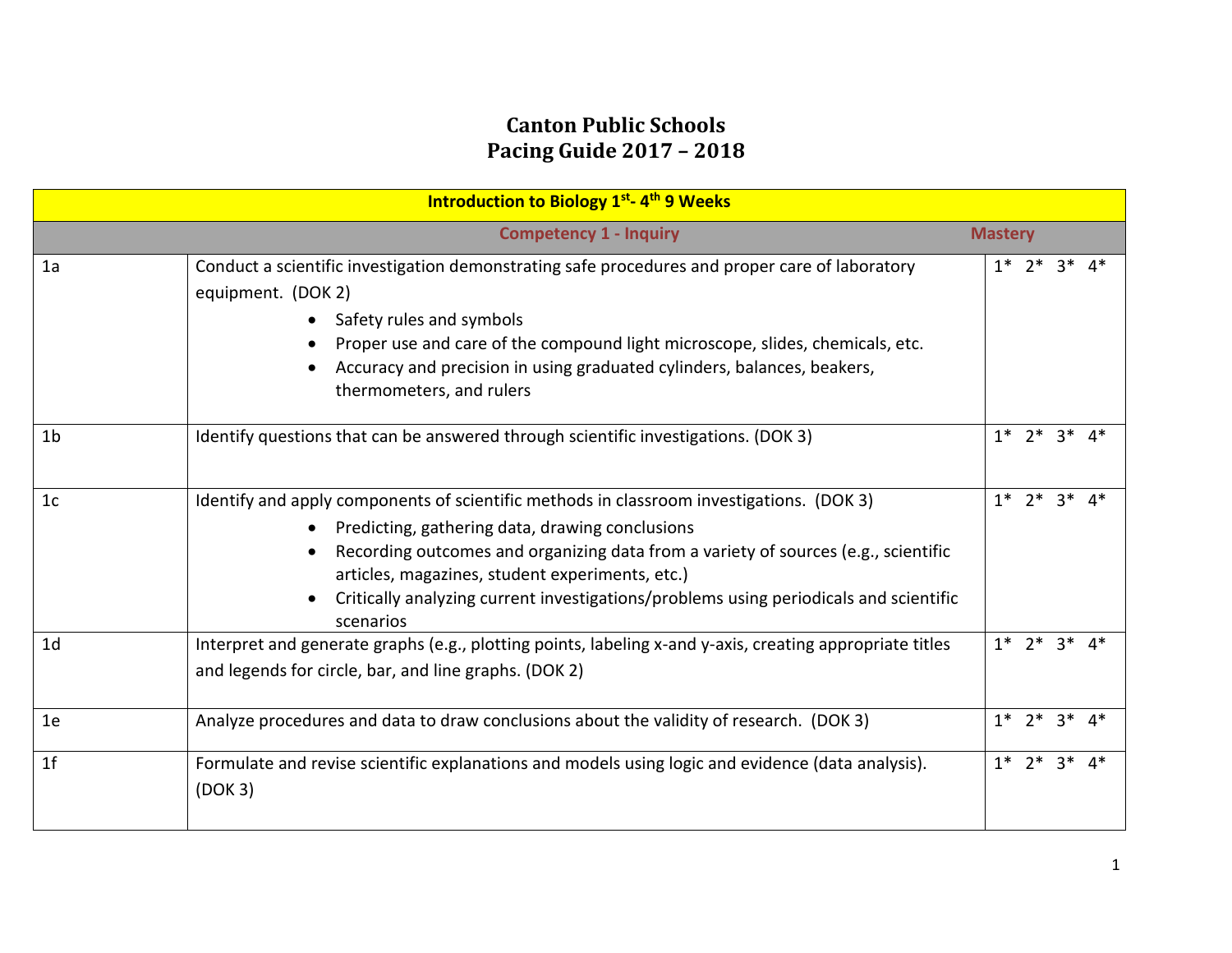| 1g             | Communicate effectively to present and explain scientific results, using appropriate terminology and<br>graphics. (DOK 3)                                                                                                                                   |                             |  |
|----------------|-------------------------------------------------------------------------------------------------------------------------------------------------------------------------------------------------------------------------------------------------------------|-----------------------------|--|
|                | <b>Competency 2 - Physical Science</b>                                                                                                                                                                                                                      | <b>Mastery</b>              |  |
| 2a             | Compare and contrast atoms, ions, elements, molecules, and compounds in terms of the relationship<br>of the bond types (e.g., ionic, covalent, and hydrogen bonds) to chemical activity and explain how this<br>is relevant to biological activity. (DOK 2) | $1*$ 2 3 4                  |  |
| 2 <sub>b</sub> | Classify pH solutions (e.g., acids, bases, neutrals) and explain the importance of pH in living systems.<br>(DOK 2)                                                                                                                                         | $1 \t2^*$<br>3 <sub>4</sub> |  |
| 2c             | Compare the composition and primary properties of carbohydrates, proteins, lipids, and nucleic acids<br>and relate these to their functions in living organisms. (DOK 2)                                                                                    |                             |  |
| 2d             | Compare and contrast the basic processes of photosynthesis and cellular respiration. (DOK 2)                                                                                                                                                                | $1 \t2 \t3 * 4$             |  |
|                | <b>Competency 3 - Life Science</b>                                                                                                                                                                                                                          | <b>Mastery</b>              |  |
| 3a             | Describe the criteria that must be present to distinguish between living and nonliving. (DOK 1)<br>Homeostasis, adaptation, and response to stimuli<br>Growth, development, reproduction, energy use<br>Levels of organization                              | $12*34$<br>$12*34$          |  |
| 3 <sub>c</sub> | Analyze energy flow through an ecosystem by assessing the roles of carnivores, omnivores, herbivores,<br>producers, and decomposers and determine their effects on an ecosystem. (DOK 2)                                                                    |                             |  |
| 3d             | Predict the impact of human activities (e.g., recycling, pollution, overpopulation) on the environment.                                                                                                                                                     | $12*34$                     |  |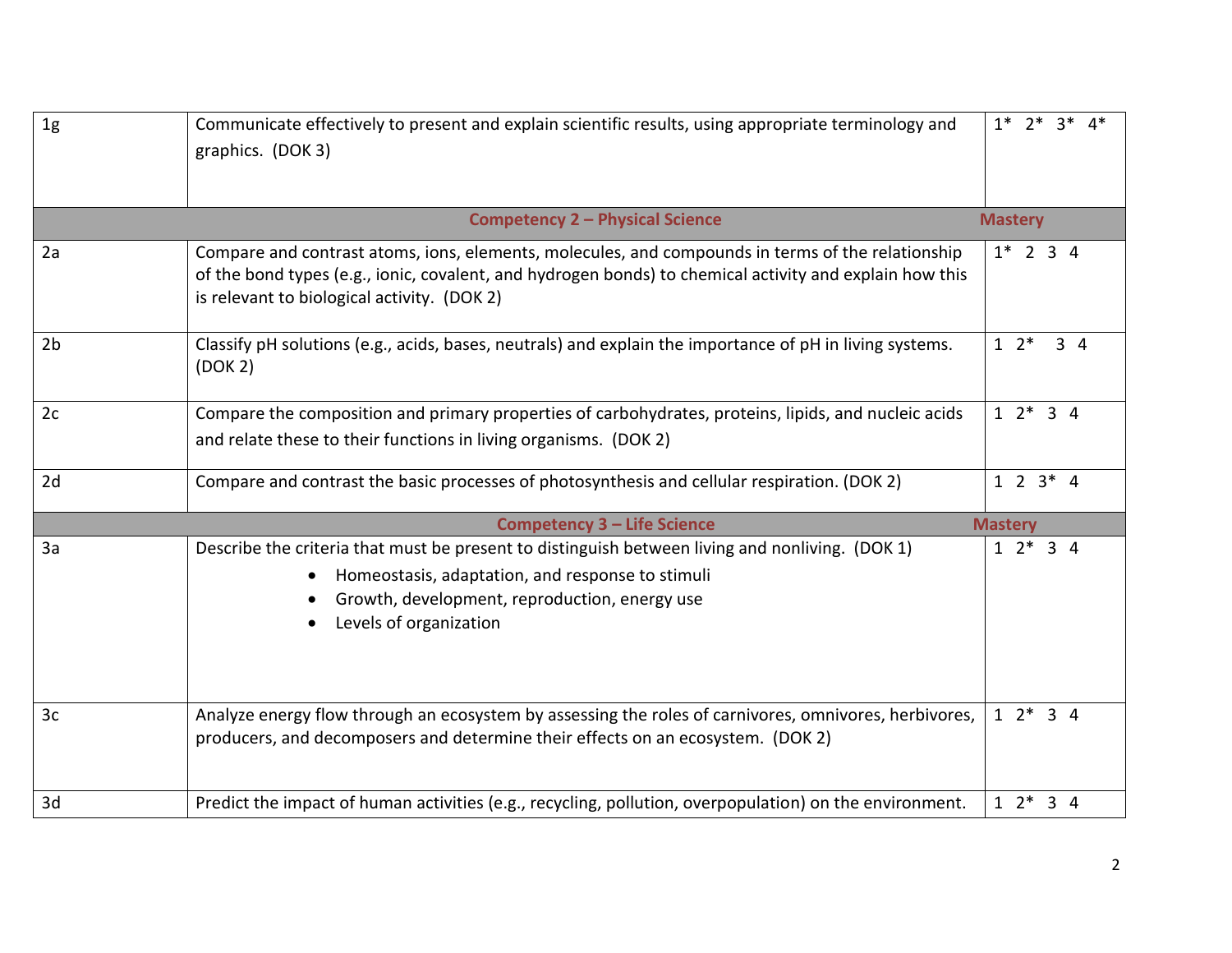|                                                      | (DOK 3)                                                                                                                                                                                                                                                                                                                                                                                              |                 |  |
|------------------------------------------------------|------------------------------------------------------------------------------------------------------------------------------------------------------------------------------------------------------------------------------------------------------------------------------------------------------------------------------------------------------------------------------------------------------|-----------------|--|
| <b>Competency 4 - Life Science</b><br><b>Mastery</b> |                                                                                                                                                                                                                                                                                                                                                                                                      |                 |  |
| 4a                                                   | Compare and contrast cell structures, functions, and methods of reproduction to analyze the<br>similarities and differences among cell types. (DOK 2)<br>Prokaryotic/eukaryotic<br>Unicellular/multicellular<br>Plant/animal/bacterial/protist/fungal                                                                                                                                                | $1 \t2 \t3 * 4$ |  |
| 4b                                                   | Describe and explain the relationships between structures and functions of major eukaryotic<br>organelles (e.g., cell wall, cell membrane, chromosomes, mitochondrion, nucleus, chloroplast, vacuole,<br>endoplasmic reticulum, ribosomes, centrioles, cytoplasm/cytosol, Golgi apparatus, vesicles, lysosomes,<br>microtubules, microfilaments, cytoskeleton, nucleolus, nuclear membrane.) (DOK 2) | $1 \t2 \t3 * 4$ |  |
| 4c                                                   | Describe how active, passive, and facilitated transports relate to the maintenance of homeostasis.<br>(DOK 1)                                                                                                                                                                                                                                                                                        | $1 \t2 \t3 * 4$ |  |
| 4d                                                   | Compare and contrast the processes and results of mitosis and meiosis. (DOK 2)                                                                                                                                                                                                                                                                                                                       | $1 \t2 \t3 * 4$ |  |
|                                                      | <b>Competency 5 - Life Science</b>                                                                                                                                                                                                                                                                                                                                                                   | <b>Mastery</b>  |  |
| 5a                                                   | Utilize genetic terminology and principles to solve monohybrid crosses involving dominant and<br>recessive traits. (DOK 2)                                                                                                                                                                                                                                                                           | $1 2 3 4*$      |  |
| 5b                                                   | Identify inheritance patterns using pedigrees and karyotypes. (DOK 2)                                                                                                                                                                                                                                                                                                                                | $1 2 3 4*$      |  |
| 5c                                                   | Explain and distinguish among the roles of DNA and RNA in replication, transcription, and translation.<br>(DOK 1)                                                                                                                                                                                                                                                                                    | $1 \t2 \t3 * 4$ |  |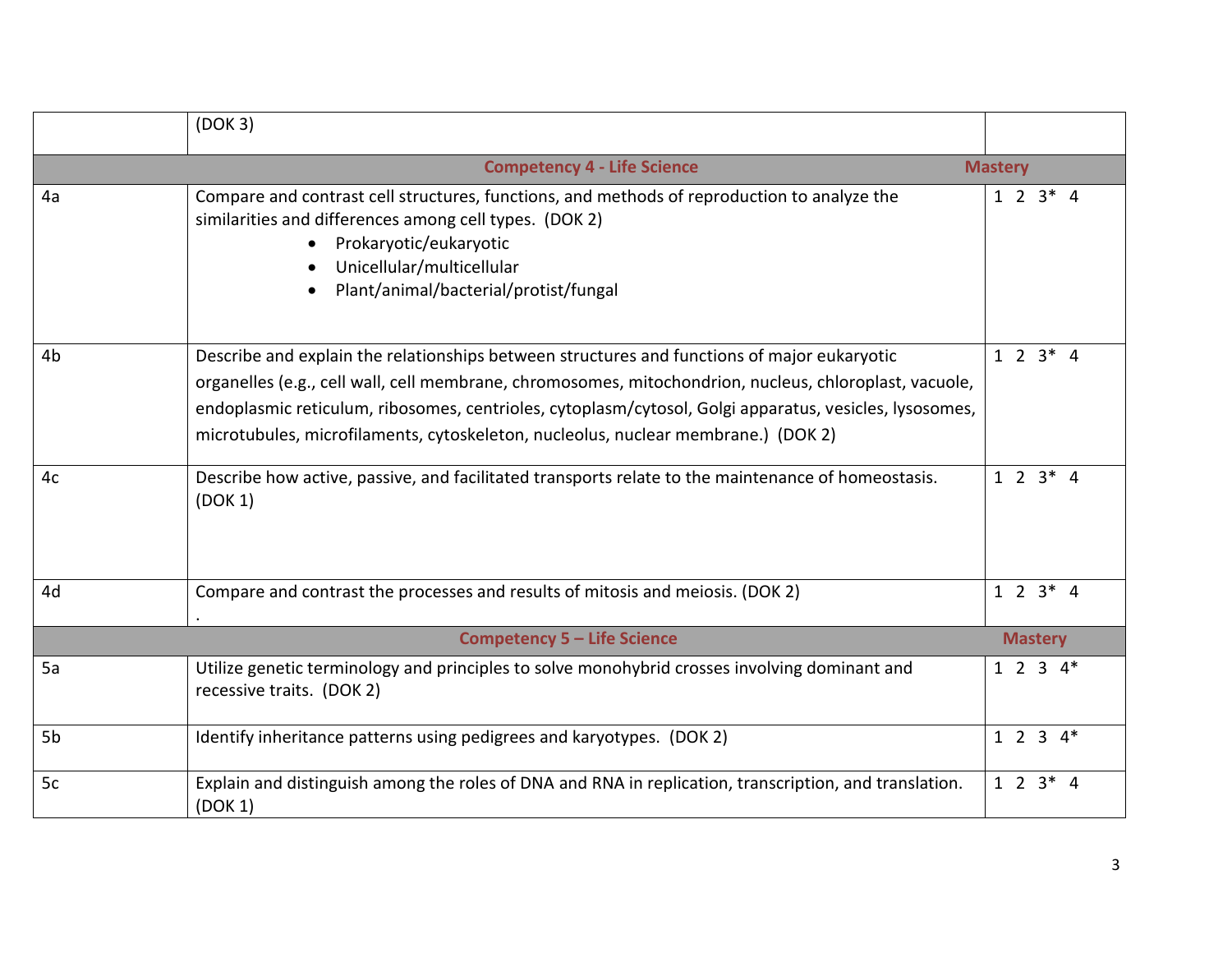|    | Competency 6 - Life Science                                                                                                                                                                                               | <b>Mastery</b>    |
|----|---------------------------------------------------------------------------------------------------------------------------------------------------------------------------------------------------------------------------|-------------------|
| 6а | Classify organisms into groups based on their unique characteristics (e.g., cell type, nutrition,<br>reproductive methods, organism examples, etc.) and trace the evolutionary relationships among the<br>groups. (DOK 2) | $1 \t2 \t3 \t4^*$ |
| 6b | Describe how natural selection relates to adaptation, survival, and speciation. (DOK 1)                                                                                                                                   | $1 \t2 \t3 \t4^*$ |